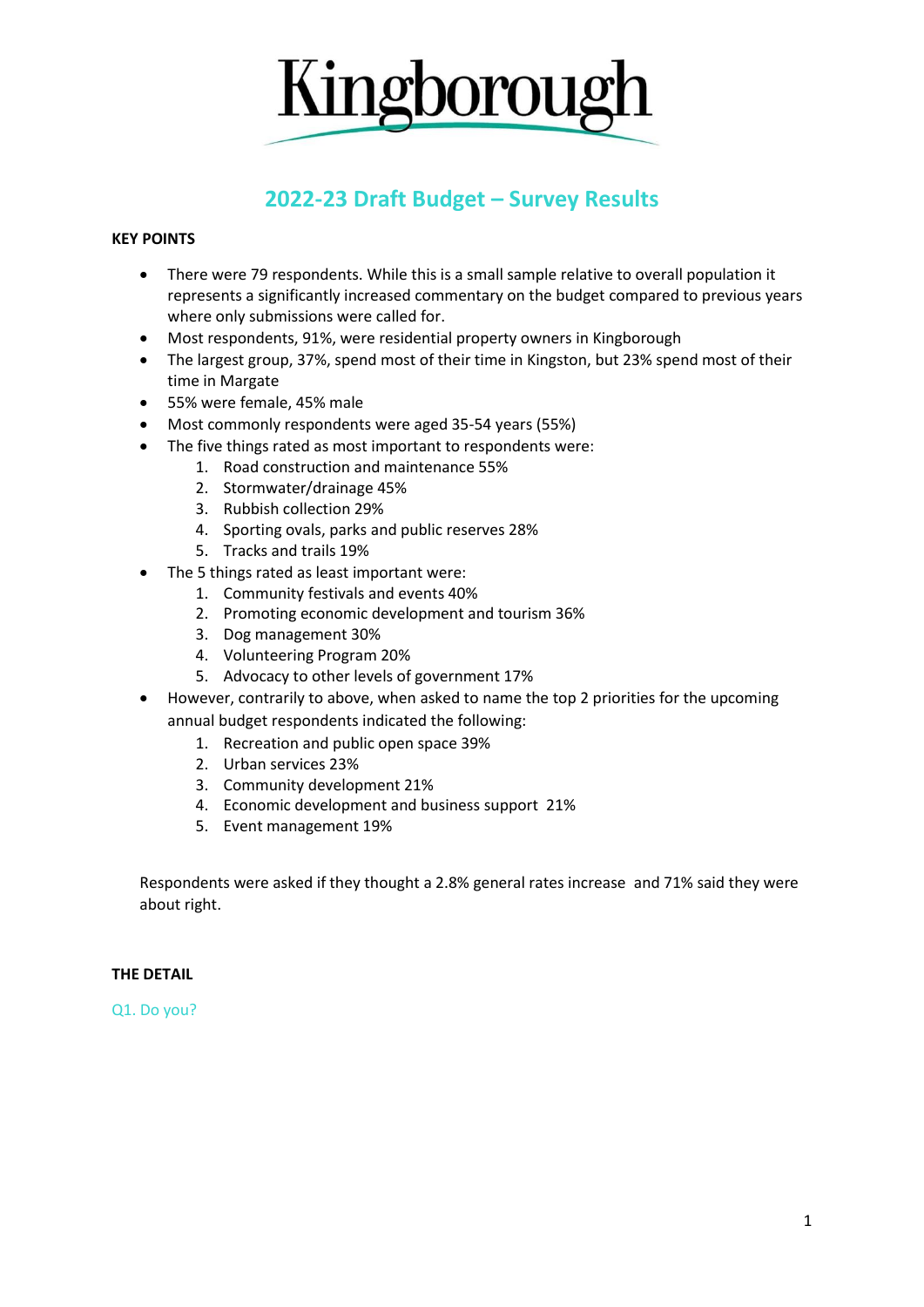

### **Q2 Which suburb do you spend most time in?**

| <b>ANSWER CHOICES</b>                      | <b>RESPONSES</b> |              |
|--------------------------------------------|------------------|--------------|
| Kingston                                   | 37.18%           | 29           |
| Blackmans Bay                              | 10.26%           | 8            |
| Taroona                                    | 5.13%            | 4            |
| Woodbridge                                 | 0.00%            | 0            |
| Huntingfield                               | 2.56%            | 2            |
| Middleton                                  | 0.00%            | 0            |
| Garden Island/Nichols Rivulet              | 0.00%            | 0            |
| Kettering                                  | 3.85%            | 3            |
| Oyster Cove/Sandfly                        | 1.28%            | $\mathbf{1}$ |
| Margate                                    | 23.08%           | 18           |
| Snug/Lower Snug                            | 1.28%            | 1            |
| Tinderbox/Howden                           | 2.56%            | 2            |
| Bruny Island                               | 0.00%            | 0            |
| Birchs Bay/ Flowerpot/ Garden Island Creek | 0.00%            | 0            |
| Middleton/Gordon                           | 0.00%            | 0            |
| Other (please specify)                     | 12.82%           | 10           |
| <b>TOTAL</b>                               |                  | 78           |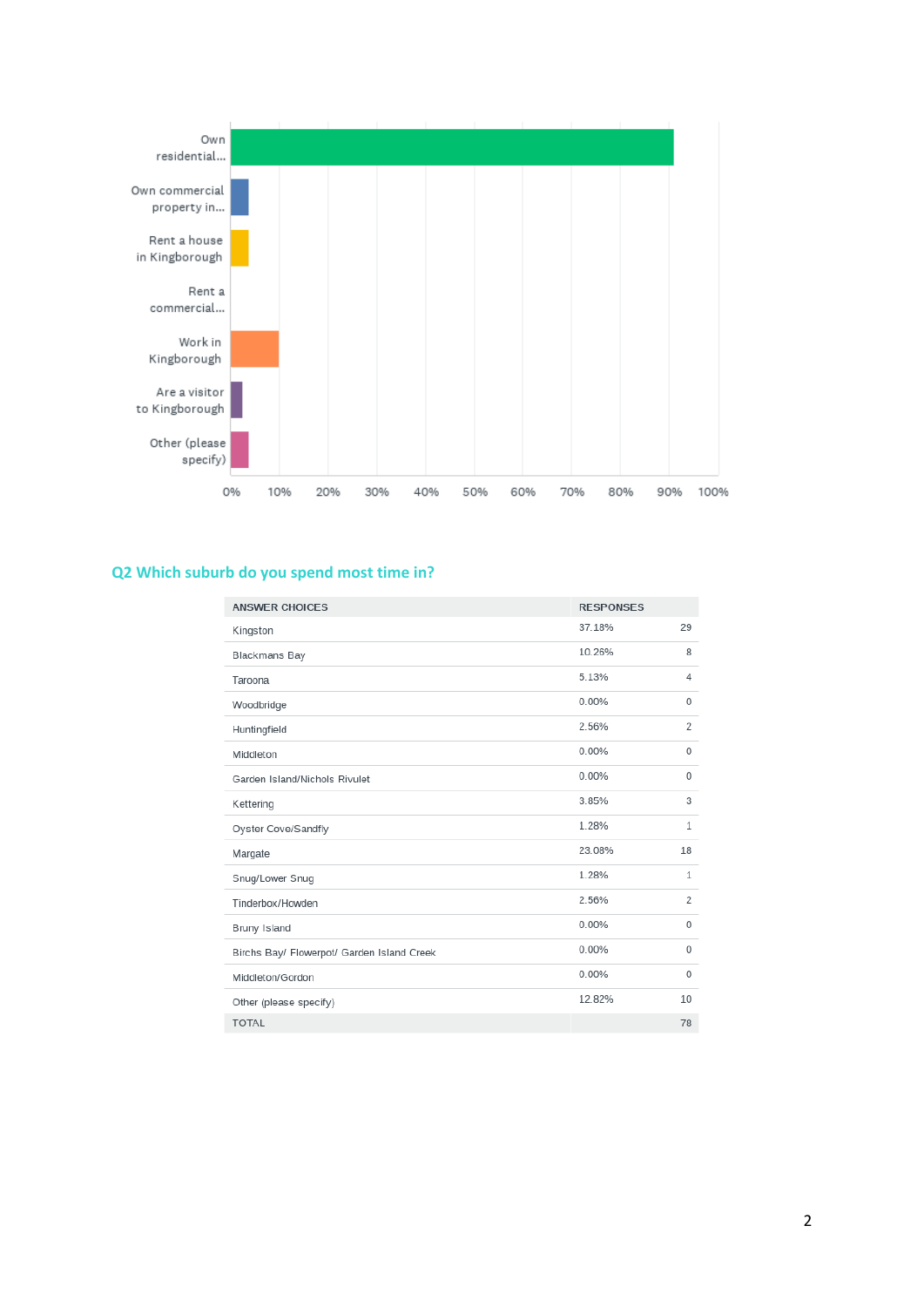# **Q3 What is your gender?**

# Q3: What is your gender?

Answered: 79 Skipped: 0



Powered by SurveyMonkey

### **Q4 What is your age?**

| <b>ANSWER CHOICES</b> | <b>RESPONSES</b> |    |
|-----------------------|------------------|----|
| Under 18              | 0.00%            | 0  |
| 18 - 24               | 1.28%            | 1  |
| 25 - 34               | 14.10%           | 11 |
| $35 - 44$             | 26.92%           | 21 |
| 45 - 54               | 28.21%           | 22 |
| $55 - 64$             | 19.23%           | 15 |
| 65 and over           | 6.41%            | 5  |
| Prefer Not to Say     | 3.85%            | 3  |
| <b>TOTAL</b>          |                  | 78 |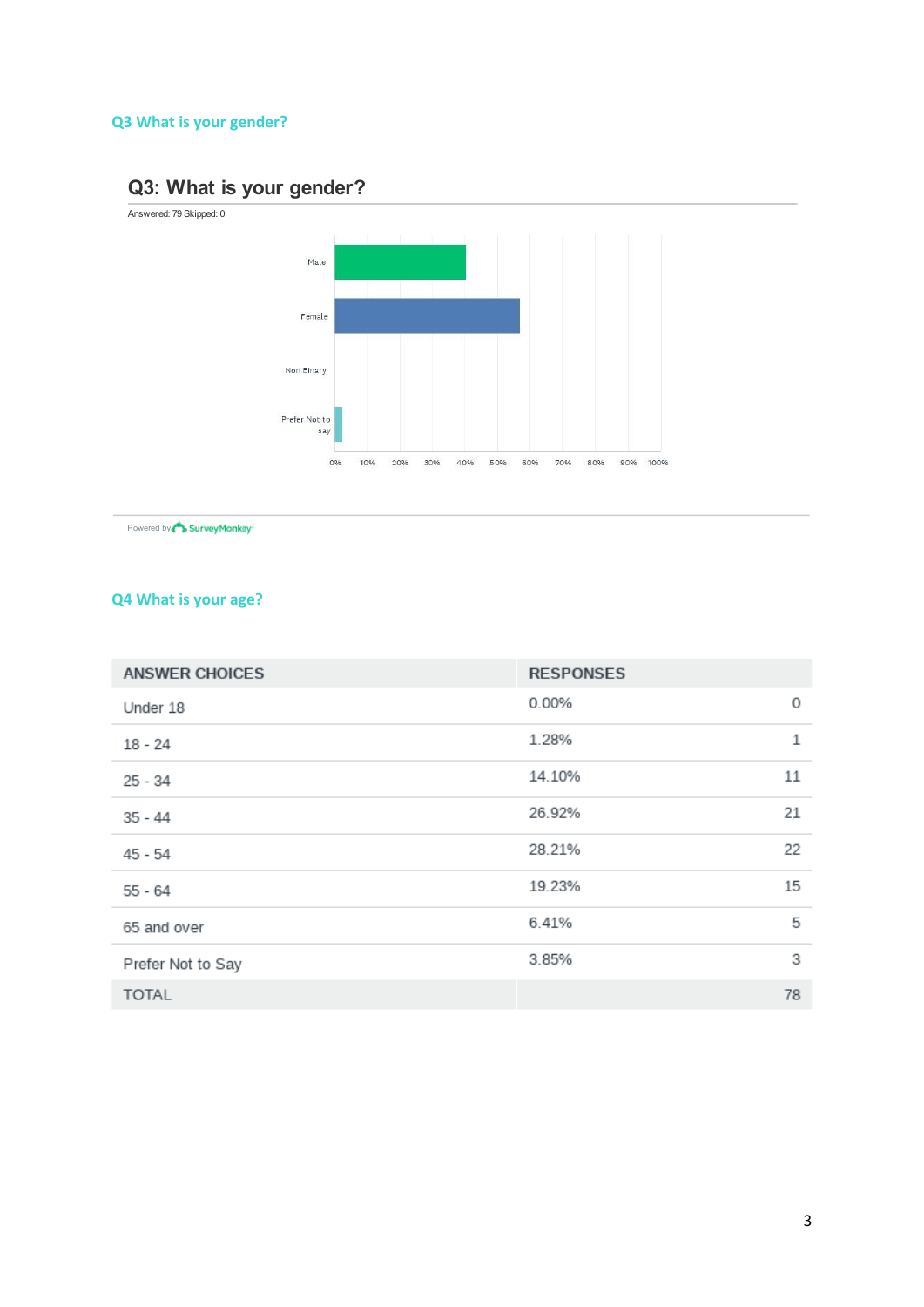

### **Q 5 For you, what are the 3 most important things Council does or provides?**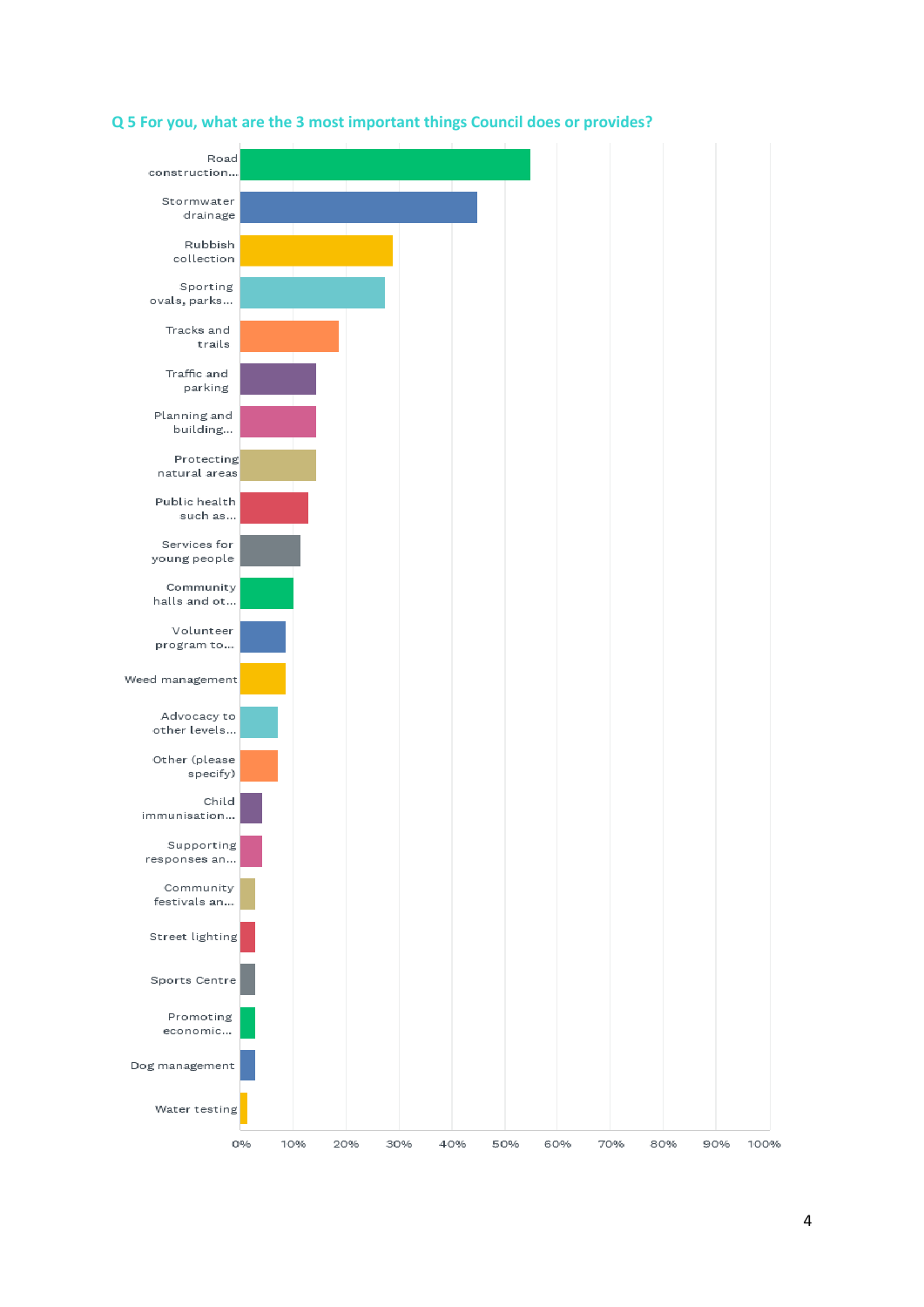| <b>ANSWER CHOICES</b>                                                                                        | <b>RESPONSES</b> |                |
|--------------------------------------------------------------------------------------------------------------|------------------|----------------|
| Road construction and maintenance                                                                            | 55.07%           | 38             |
| Stormwater drainage                                                                                          | 44.93%           | 31             |
| Rubbish collection                                                                                           | 28.99%           | 20             |
| Sporting ovals, parks and public reserves                                                                    | 27.54%           | 19             |
| Tracks and trails                                                                                            | 18.84%           | 13             |
| Traffic and parking                                                                                          | 14.49%           | 10             |
| Planning and building services                                                                               | 14.49%           | 10             |
| Protecting natural areas                                                                                     | 14.49%           | 10             |
| Public health such as inspecting cafes, shops and manufacturing premises to<br>check for hygienic conditions | 13.04%           | 9              |
| Services for young people                                                                                    | 11.59%           | 8              |
| Community halls and other community facilities                                                               | 10.14%           | 7              |
| Volunteer program to support seniors                                                                         | 8.70%            | 6              |
| Weed management                                                                                              | 8.70%            | 6              |
| Advocacy to other levels of Government                                                                       | 7.25%            | 5              |
| Other (please specify)                                                                                       | 7.25%            | 5              |
| Child immunisation programs                                                                                  | 4.35%            | 3              |
| Supporting responses and recovery from natural emergencies                                                   | 4.35%            | 3              |
| Community festivals and events                                                                               | 2.90%            | $\overline{2}$ |
| Street lighting                                                                                              | 2.90%            | $\overline{2}$ |
| Sports Centre                                                                                                | 2.90%            | $\overline{2}$ |
| Promoting economic development and tourism                                                                   | 2.90%            | 2              |
| Dog management                                                                                               | 2.90%            | 2              |
| Water testing                                                                                                | 1.45%            | $\mathbf{1}$   |
| Total Respondents: 69                                                                                        |                  |                |

# **Q6: For you, what are the 3 least important things Council does or provides?**

| <b>ANSWER CHOICES</b>                                                                                        | <b>RESPONSES</b> |    |
|--------------------------------------------------------------------------------------------------------------|------------------|----|
| Dog management                                                                                               | 30.43%           | 21 |
| Advocacy to other levels of Government                                                                       | 17.39%           | 12 |
| Supporting responses and recovery from natural emergencies                                                   | 7 25%            | 5  |
| Tracks and trails                                                                                            | 5 80%            | 4  |
| Protecting natural areas                                                                                     | 8.70%            | 6  |
| Weed management                                                                                              | 8 70%            | 6  |
| Water testing                                                                                                | 8.70%            | 6  |
| Child immunisation programs                                                                                  | 15.94%           | 11 |
| Promoting economic development and tourism                                                                   | 36.23%           | 25 |
| Community halls and other community facilities                                                               | 8.70%            | 6  |
| <b>Sports Centre</b>                                                                                         | 14.49%           | 10 |
| Sporting ovals, parks and public reserves                                                                    | 4.35%            | 3  |
| Public health such as inspecting cafes, shops and manufacturing premises to<br>check for hygienic conditions | 7.25%            | 5  |
| Planning and building services                                                                               | 5.80%            | 4  |
| Street lighting                                                                                              | 11.59%           | R  |
| Road construction and maintenance                                                                            | 1.45%            | 1  |
| Traffic and parking                                                                                          | 8 70%            | 6  |
| Stormwater drainage                                                                                          | 4 35%            | 3  |
| Rubbish collection                                                                                           | 5.80%            | 4  |
| Community festivals and events                                                                               | 40.58%           | 28 |
| Volunteer program to support seniors                                                                         | 20.29%           | 14 |
| Services for young people                                                                                    | 13.04%           | 9  |
| Other (please specify)                                                                                       | 13.04%           | 9  |
| Total Respondents: 69                                                                                        |                  |    |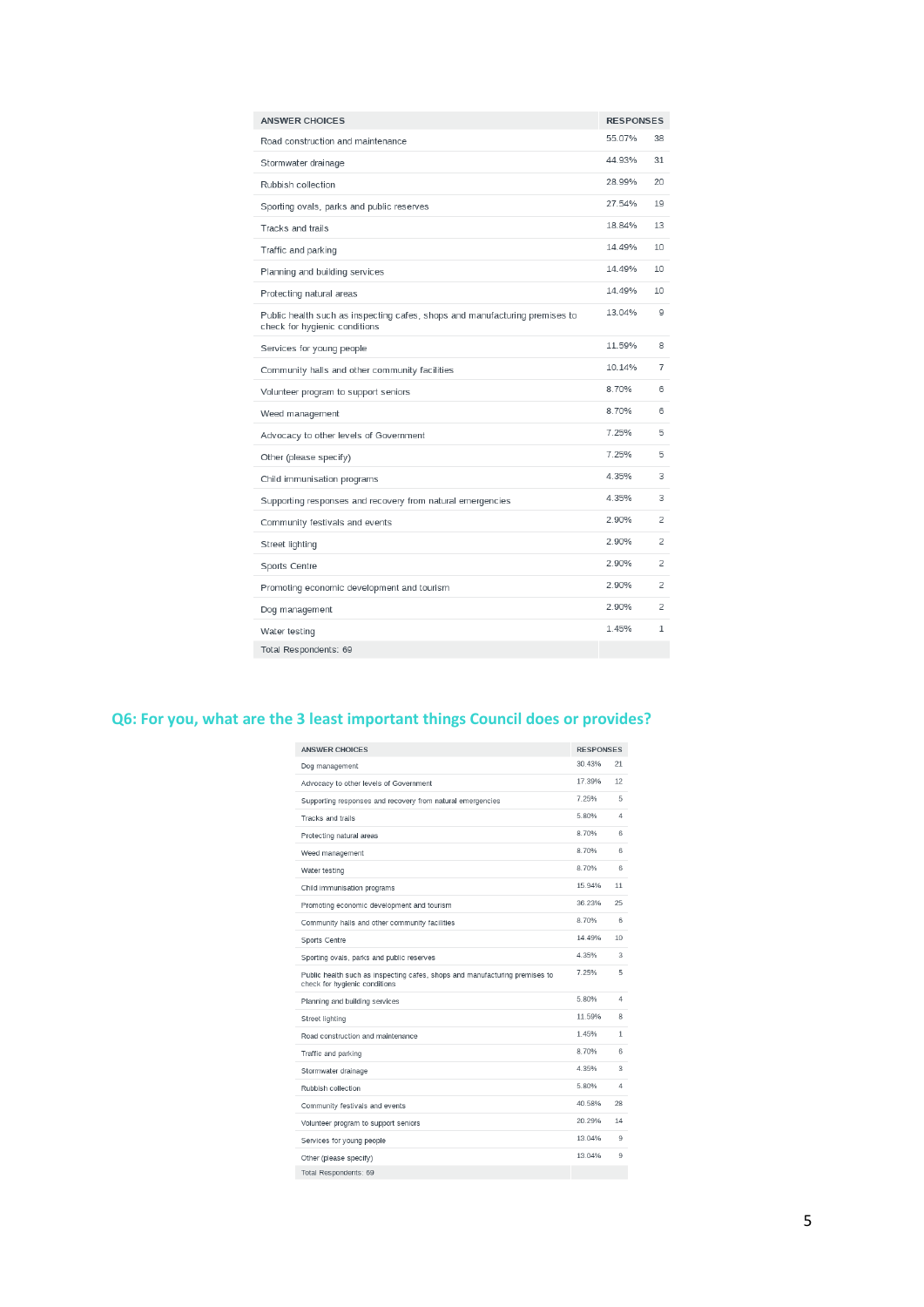| Q7 In your opinion, what are the 2 things you would like Kingborough Council to do better? |                                                                                                                                                                                                                                                                                                                                                                                                                                                                                                                                                                                                                                                                                                                                                                                  |  |  |
|--------------------------------------------------------------------------------------------|----------------------------------------------------------------------------------------------------------------------------------------------------------------------------------------------------------------------------------------------------------------------------------------------------------------------------------------------------------------------------------------------------------------------------------------------------------------------------------------------------------------------------------------------------------------------------------------------------------------------------------------------------------------------------------------------------------------------------------------------------------------------------------|--|--|
| <b>Theme</b>                                                                               | Number of and examples of comments                                                                                                                                                                                                                                                                                                                                                                                                                                                                                                                                                                                                                                                                                                                                               |  |  |
| <b>Tracks and Trails</b>                                                                   | 13                                                                                                                                                                                                                                                                                                                                                                                                                                                                                                                                                                                                                                                                                                                                                                               |  |  |
|                                                                                            | More off road cycle trails and walking trails<br>Building, maintaining and protecting non-car infrastructure<br>(walking and biking particularly)<br>Better walking connections<br>٠<br>Increase number of trails<br><b>Active Travel Links</b><br>$\bullet$<br>Viable Bike Links<br>Complete more muti-purpose walking/bike riding trails in the<br>area (e.g the North West Bay River track from Sandfly to<br>Margate<br>Better connectivity for walking and cycling around the<br>٠<br>municipality<br>Make central Kingborough more walk, pram and cyclable<br>٠<br>Upgrade to white water creek track<br>Ensure trails are as Natural as possible - eg no concrete                                                                                                         |  |  |
| Stormwater                                                                                 | 17                                                                                                                                                                                                                                                                                                                                                                                                                                                                                                                                                                                                                                                                                                                                                                               |  |  |
|                                                                                            | Update stormwater drainage<br>drainage improvements<br>Drainage on sides of road especially Sandfly<br>More robust stormwater infrastructure to cope with climate<br>change.                                                                                                                                                                                                                                                                                                                                                                                                                                                                                                                                                                                                     |  |  |
| Infrastructure                                                                             | 5<br>Improve quality of existing infrastructure infrastructure<br>Realise our growth isn't supported with the current<br>infrastructure<br>Upgrade community halls                                                                                                                                                                                                                                                                                                                                                                                                                                                                                                                                                                                                               |  |  |
| Roads, transport and<br>parking                                                            | 23<br>Road maintenance in local area eg Auburn Road<br>Traffic management<br>Transport - get the ferries and a dedicated bus lane from<br>Margate all the way to the city - 3 lanes in 3 lanes out and<br>traffic lights at Algona roundabout<br>Improve roads and infrastructure<br>٠<br>Something about the gridlock of traffic on school days in<br>Huntingfield/ mitre 10 roundabout<br>Prevent cars parking on footpaths<br>٠<br>Provide better parking (multi-level?) facilities<br>More frequent public transport<br>Lack of parking in Kingston<br>٠<br>Get double outgoing lanes the full length of Algona and lights<br>at the Algona rounds about to allow exit from Blackmans bay<br>no lights on Algona only in front of Antarctic Huntingfield and<br>Margate side |  |  |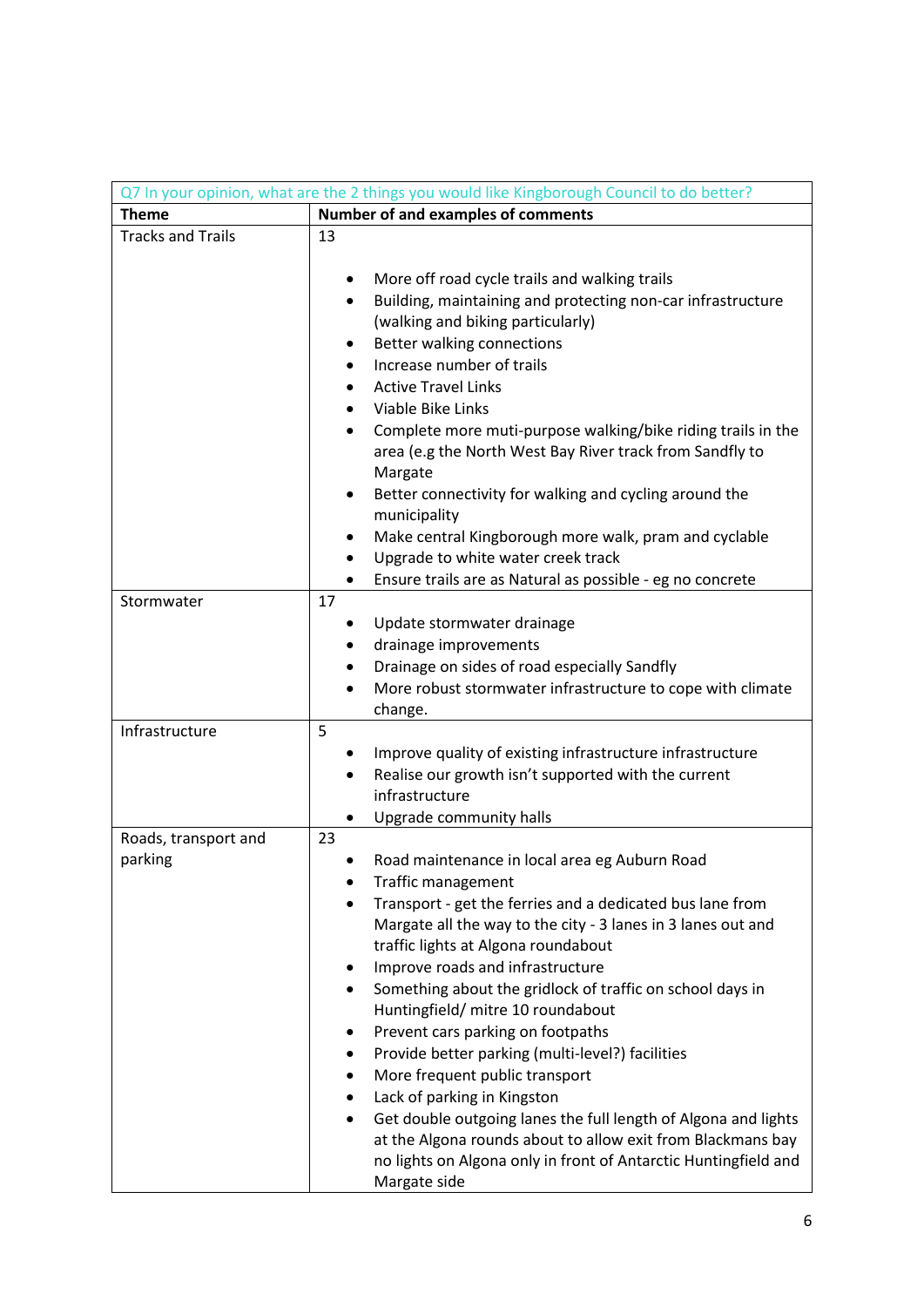|                                                               | $\bullet$                              | Free parking for workers like the Skipper Lane carpark. A lot<br>of health staff use this and it is essential                                                                                                                                                                                                                                                                                                                                                                                                                                                                                                                                                                                                                                                                                                                                                                                                                                                                                                                                                                      |
|---------------------------------------------------------------|----------------------------------------|------------------------------------------------------------------------------------------------------------------------------------------------------------------------------------------------------------------------------------------------------------------------------------------------------------------------------------------------------------------------------------------------------------------------------------------------------------------------------------------------------------------------------------------------------------------------------------------------------------------------------------------------------------------------------------------------------------------------------------------------------------------------------------------------------------------------------------------------------------------------------------------------------------------------------------------------------------------------------------------------------------------------------------------------------------------------------------|
| <b>Environment (including</b><br>waste and climate<br>change) | 12<br>٠<br>$\bullet$<br>٠              | Community bins<br>Tree/weed management<br>Weed management<br>Environmental management                                                                                                                                                                                                                                                                                                                                                                                                                                                                                                                                                                                                                                                                                                                                                                                                                                                                                                                                                                                              |
|                                                               | $\bullet$<br>$\bullet$<br>$\bullet$    | Waste management<br>Introduce green waste collection for everyone, not just opt<br>in, and put that green waste too good use creating compost<br>and mulch for use in the community<br>Protect the destruction of the natural environment<br>Council employed arborist                                                                                                                                                                                                                                                                                                                                                                                                                                                                                                                                                                                                                                                                                                                                                                                                             |
|                                                               |                                        | Adapting to climate change<br>Reducing waste to landfill                                                                                                                                                                                                                                                                                                                                                                                                                                                                                                                                                                                                                                                                                                                                                                                                                                                                                                                                                                                                                           |
| Playgrounds and sports<br>facilities                          | 4                                      | <b>Upgrade Dru Piont</b><br>Sports facilities<br>Our skate park in Margate<br>More infrastructure such as playgrounds and skateboards                                                                                                                                                                                                                                                                                                                                                                                                                                                                                                                                                                                                                                                                                                                                                                                                                                                                                                                                              |
| Inclusion, communication<br>and engagement                    | 14<br>٠<br>٠<br>$\bullet$<br>$\bullet$ | Act on feedback from community<br>Be more inclusive<br>Communicate better with all residents<br>Be more transparent - improved communication and<br>consultation with the community.<br>Promote community diversity<br>Engage with you do people<br>Partnerships and communications with not-for profits and<br>community organisations.<br>Support young people<br>Provide more facilities for teenagers. They are a vulnerable<br>section of the community who seem to be overlooked by<br>Council.<br>Youth services<br>Communicate better<br>Greater transparency and improved communication. The<br>council frequently posts on social media yet very rarely posts<br>regarding the upcoming agenda of council meetings,<br>important decisions to be made, and the outcome of these<br>meetings. Please post more than a link to the agenda, I<br>imagine your stats would show greater community<br>engagement if some info about the meeting was included.<br>Spend less time in the office and more time in the community<br>Communication with residents/business owners |
| Services beyond Kingston                                      | 8                                      | Focus on outer suburbs more rather than what seems to be<br>focus on Kingson<br>Spend more outside Kingston                                                                                                                                                                                                                                                                                                                                                                                                                                                                                                                                                                                                                                                                                                                                                                                                                                                                                                                                                                        |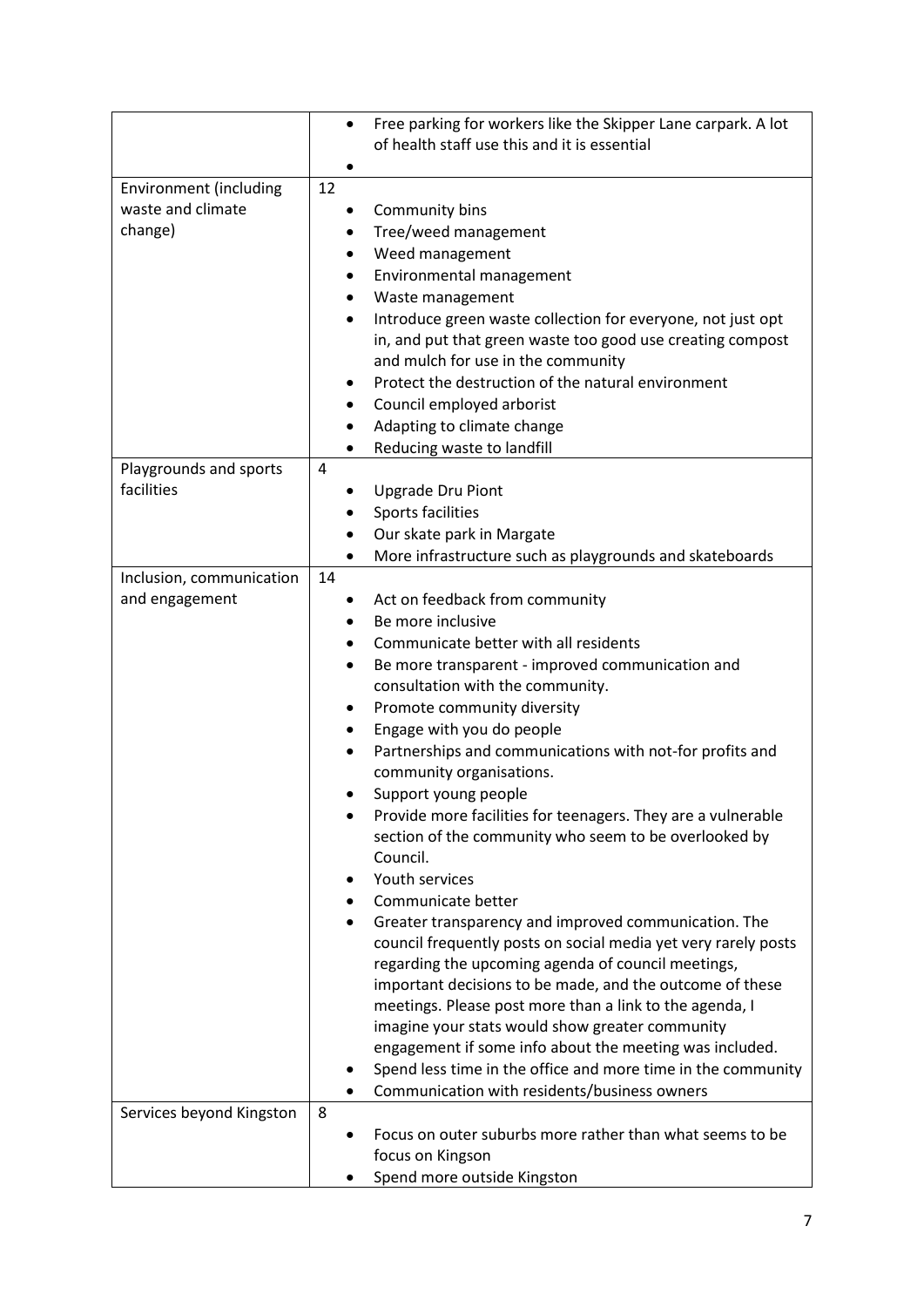| Building, Planning and<br>Compliance | Allocate resources more equitably ie not mainly in Kingston<br>٠<br>and Spring Farm, which seems to be the case now.<br>Invest in areas other than Kingston<br>٠<br>Allocate resources more fairly<br>٠<br>Garbage collection for Oyster Cove areas<br>6<br><b>Building Approval Process Times and Communication</b><br>Reduce costs & red tape in building & planning matters<br>Tightening local building regulations to prevent "slum in the<br>making" developments.<br>Allow urban expansion<br>Planning CBD's, precincts and suburbs more<br>Settle compliance issues in a just way, avoid involving the<br>court except in extreme cases                                                                                              |
|--------------------------------------|----------------------------------------------------------------------------------------------------------------------------------------------------------------------------------------------------------------------------------------------------------------------------------------------------------------------------------------------------------------------------------------------------------------------------------------------------------------------------------------------------------------------------------------------------------------------------------------------------------------------------------------------------------------------------------------------------------------------------------------------|
| Amenity                              | $\overline{7}$<br>More trees scapes, shading pedestrian paths and parking<br>Upgraded public toilets<br>Adequate public space for size of population<br>Allow urban expansion<br>Upkeep/beautifying public spaces<br>Margate eyesore<br>Rubbish at Kettering<br>Public space maintenance                                                                                                                                                                                                                                                                                                                                                                                                                                                     |
| Other                                | 12<br>Think longer term about economic policy. What should we<br>spend money on now to save us money in the future?<br>Attract services, such doctors, ambulance, etc<br>Prioritise reducing native animal roadkill on urban & rural<br>roads.<br>Improve productivity and reduce rate increases<br>More local shopping centre (in Taroona)<br>$\bullet$<br>Ensuring that new subdivisions and land/housing releases are<br>appropriately serviced with e.g. footpaths, public transport,<br>schools, medical facilities etc<br>Stop unnecessary spending<br><b>Emergency Responses</b><br>Provide more public health initiatives (e.g improve healthy<br>eating in schools and public events)<br>Advocate for more low cost housing options |

| Q 8 What do you think Kingborough Council does well? |                                     |
|------------------------------------------------------|-------------------------------------|
| Comms and Engagement                                 | Engage with residents and community |
|                                                      | groups on Facebook.                 |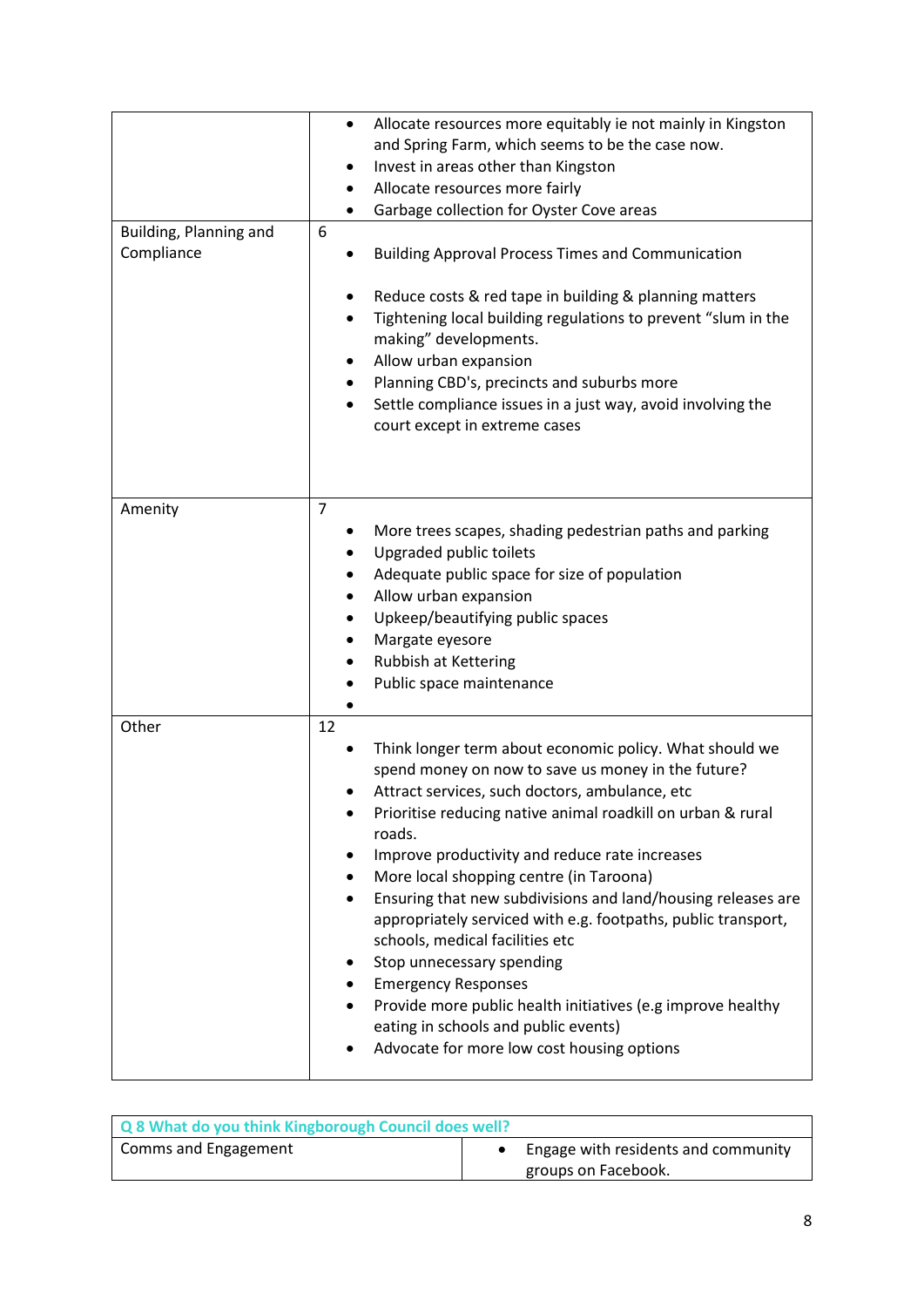|                                   | Communicates with constituents<br>I think the council does a reasonably<br>good job of communicating with<br>residents about meetings, decisions,<br>elections, public works, etc.<br>I think they are getting better at<br>communicating with the public<br>Engagement<br>Community engagement is ok but it still<br>has a long way to go. Live streaming                                                                                                                                                                                                                   |
|-----------------------------------|------------------------------------------------------------------------------------------------------------------------------------------------------------------------------------------------------------------------------------------------------------------------------------------------------------------------------------------------------------------------------------------------------------------------------------------------------------------------------------------------------------------------------------------------------------------------------|
|                                   | council meetings is good but too often<br>technical issues are apparent.<br>Communication                                                                                                                                                                                                                                                                                                                                                                                                                                                                                    |
| Public spaces and places          | In general I think public parks, reserves<br>$\bullet$<br>and beaches are in good supply and<br>well-maintained;<br>Parks and community areas and<br>buildings are clean and tidy.<br>Sport<br>weed management<br>Paths tracks and trails<br>Sports centre, twin ovals<br>Central gardens<br>Playgrounds<br>Improving parks and public spaces<br>Supports sports.<br>Parks, Reserves and Sporting Grounds<br>I love the progress and future plans<br>regarding more bike friendly<br>Maintenance of Beachfront at<br><b>Blackmans Bay Beach</b><br>Park Maintenance<br>Parks |
| Community, environment and health | the Baretta Waste Management facility<br>٠<br>runs very well, and I am pleased that a<br>green/FOGO waste bin is now available<br>to residents;<br>Community festivals and events,<br>volunteer programs,<br>Providing facilities for seniors and<br>families<br>Support for seniors through the KVP<br>Events, progressive ideas.<br>Dog management<br>Community<br>Immunisation program,.<br>Sport and community activities                                                                                                                                                |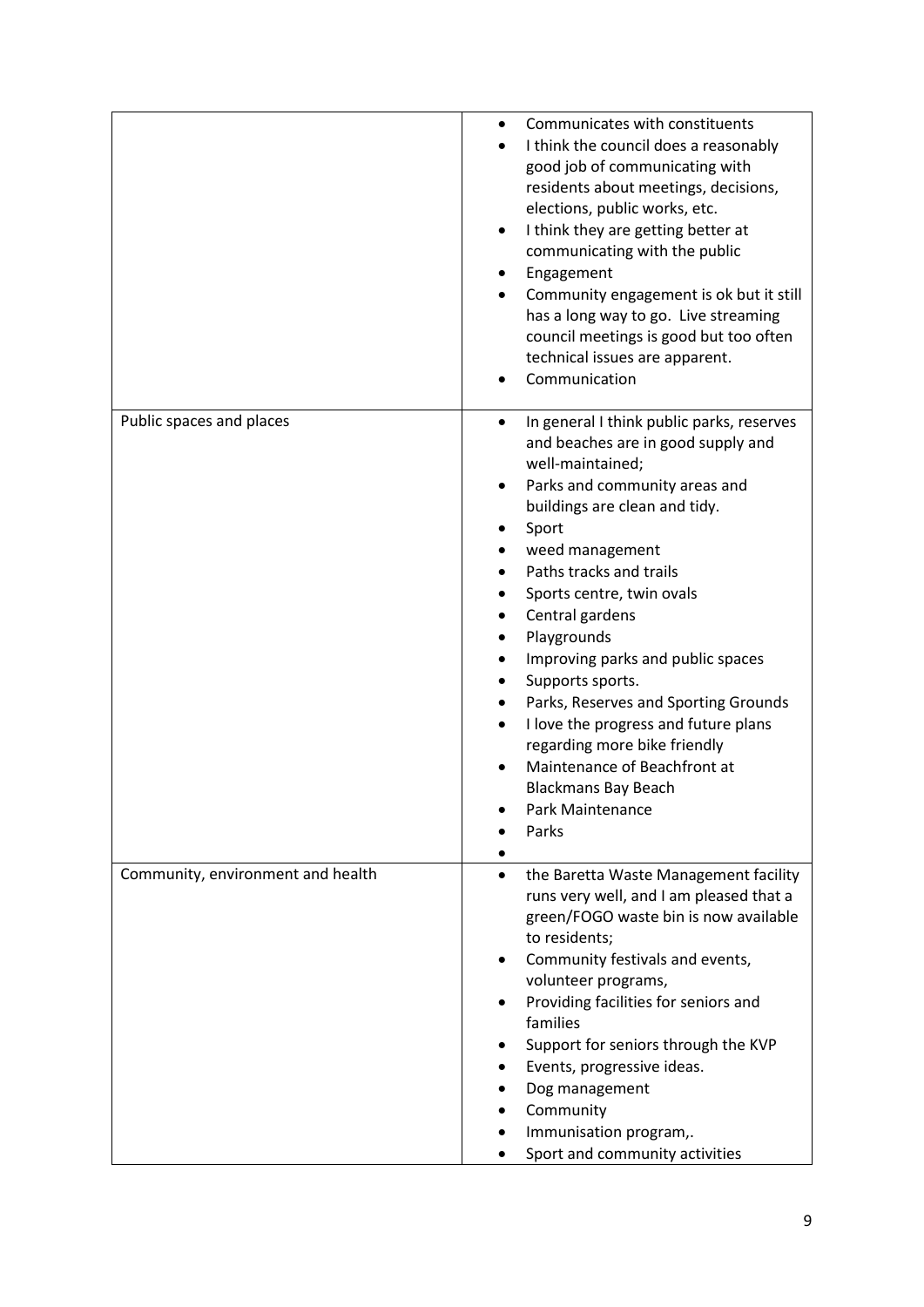|                                               | The childhood immunisation program is<br>٠<br>great  |
|-----------------------------------------------|------------------------------------------------------|
|                                               | water quality                                        |
|                                               | NRM, Community programs,                             |
|                                               | <b>Environmental Health</b>                          |
|                                               | Protects our environment                             |
| Infrastructure - roads, stormwater etc. Waste | Support development and provide well<br>$\bullet$    |
| Management                                    | planned, new infrastructure.                         |
|                                               | Roads, rubbish and stormwater                        |
|                                               | Rubbish collection,                                  |
|                                               | Roads, rubbish, manage parks, manage                 |
|                                               | halls and sporting facilities, manage                |
|                                               | public toilets                                       |
|                                               | rubbish collection (although would                   |
|                                               | prefer weekly recycling collection and               |
|                                               | fortnightly general waste),                          |
|                                               | Rubbish removal and related services.                |
|                                               | garbage collection                                   |
|                                               | Roads and rubbish                                    |
|                                               | Rubbish collection done well with the                |
|                                               | exception of household disposable                    |
|                                               | products.                                            |
|                                               | Waste and recycling                                  |
|                                               | Rubbish removal                                      |
|                                               | Rubbish collection,                                  |
|                                               | Its waste collection service is good, and            |
|                                               | the grounds maintenance staff do a                   |
|                                               | great job.                                           |
|                                               | Rubbish, dogs                                        |
|                                               | <b>Traffic management</b>                            |
|                                               | <b>Rubbish collection</b>                            |
| Other                                         | Overall they are a lot better than they<br>$\bullet$ |
|                                               | used to be. I think overall they do                  |
|                                               | everything pretty well.                              |
|                                               | Advocating for the area in multiple                  |
|                                               | levels of government.                                |
|                                               | All things are good just things could be             |
|                                               | improved                                             |
|                                               | Not favouring particular suburbs                     |
|                                               | The staff members who work on the                    |
|                                               | front desk are always friendly, helpful              |
|                                               | and professional.                                    |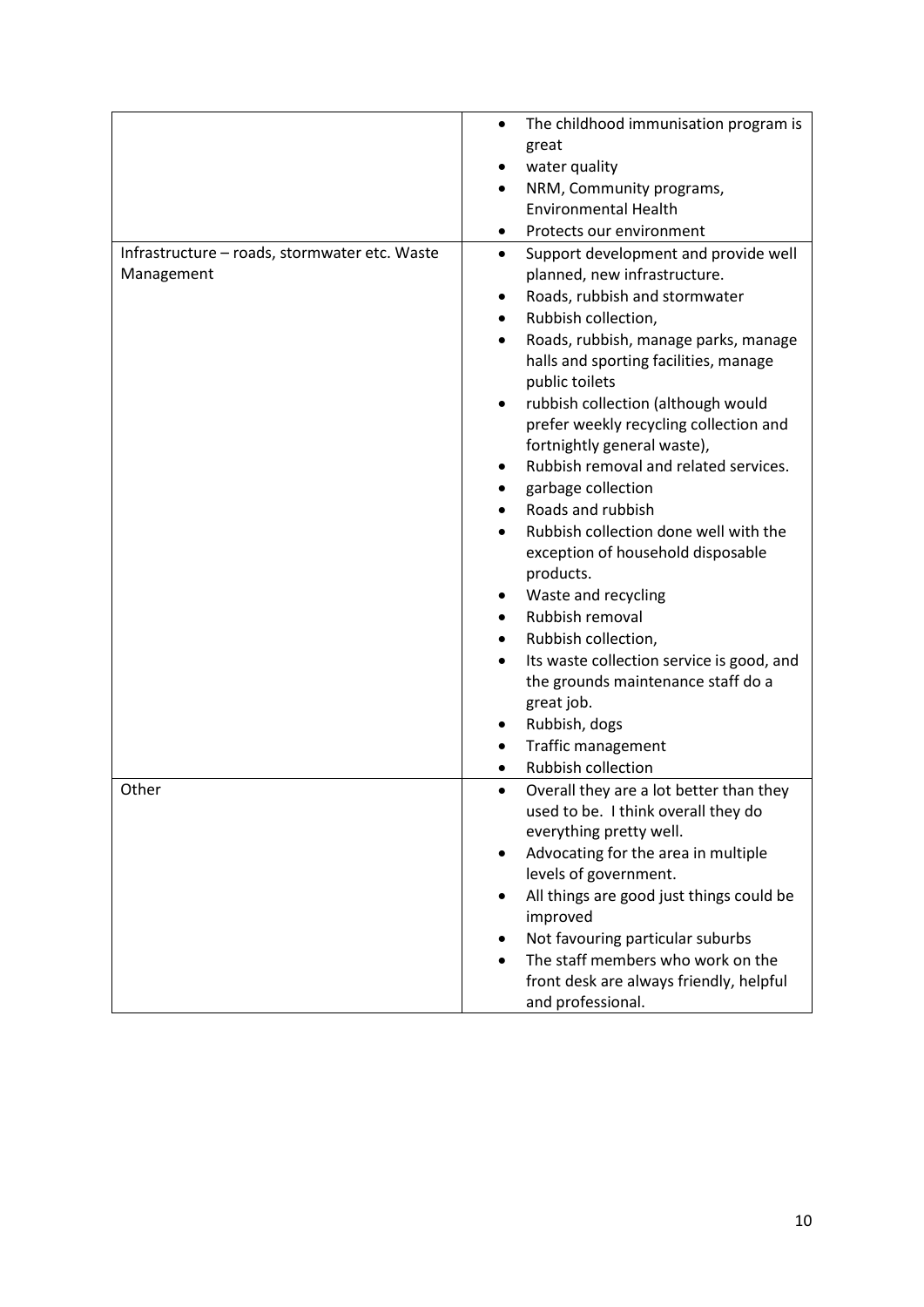# **Q9: Which of the following would you like to see prioritised in the upcoming budget?**



| <b>ANSWER CHOICES</b>                                                                                                                                                    | <b>RESPONSES</b> |                |
|--------------------------------------------------------------------------------------------------------------------------------------------------------------------------|------------------|----------------|
| Community development and wellbeing programs (youth, older people,<br>accessibility and inclusion, health and wellbeing, volunteer programs, school<br>holiday programs) | 20.97%           | 13             |
| Recreation and public open space (parks, playgrounds, open space areas,<br>sporting facilities etc)                                                                      | 38.71%           | 24             |
| Communications and engagement activities (social media, website, media<br>liaison, newsletters, community engagement activities, advocacy)                               | 9.68%            | 6              |
| Planning and building services (planning and building applications, planning<br>scheme development and compliance                                                        | 12.90%           | 8              |
| Environmental management (weed and invasive species, water sampling,<br>bushland and foreshore management)                                                               | 19.35%           | 12             |
| Economic development and business support (eg CBD upgrade, strategic master<br>planning, growing the local economy)                                                      | 20.97%           | 13             |
| Food safety and public health regulation(food business registration, vaccinations<br>etc)                                                                                | 1.61%            | $\mathbf{1}$   |
| Waste management (kerbside waste, FOGO, recycling, litter)                                                                                                               | 8.06%            | 5              |
| Arts (art programs, public art)                                                                                                                                          | 0.00%            | 0              |
| Events and cultural activities (including Hub and Hall management)                                                                                                       | 3.23%            | $\overline{2}$ |
| Animal management(dog registration, dog barking complaints, farm animals)                                                                                                | 1.61%            | 1              |
| Parking regulation and compliance (setting parking limits at certain locations)                                                                                          | 0.00%            | $\circ$        |
| Asset maintenance (maintaining roads, buildings and infrastructure)                                                                                                      | 58.06%           | 36             |
| Urban services (eq mowing, weed management)                                                                                                                              | 22.58%           | 14             |
| Total Respondents: 62                                                                                                                                                    |                  |                |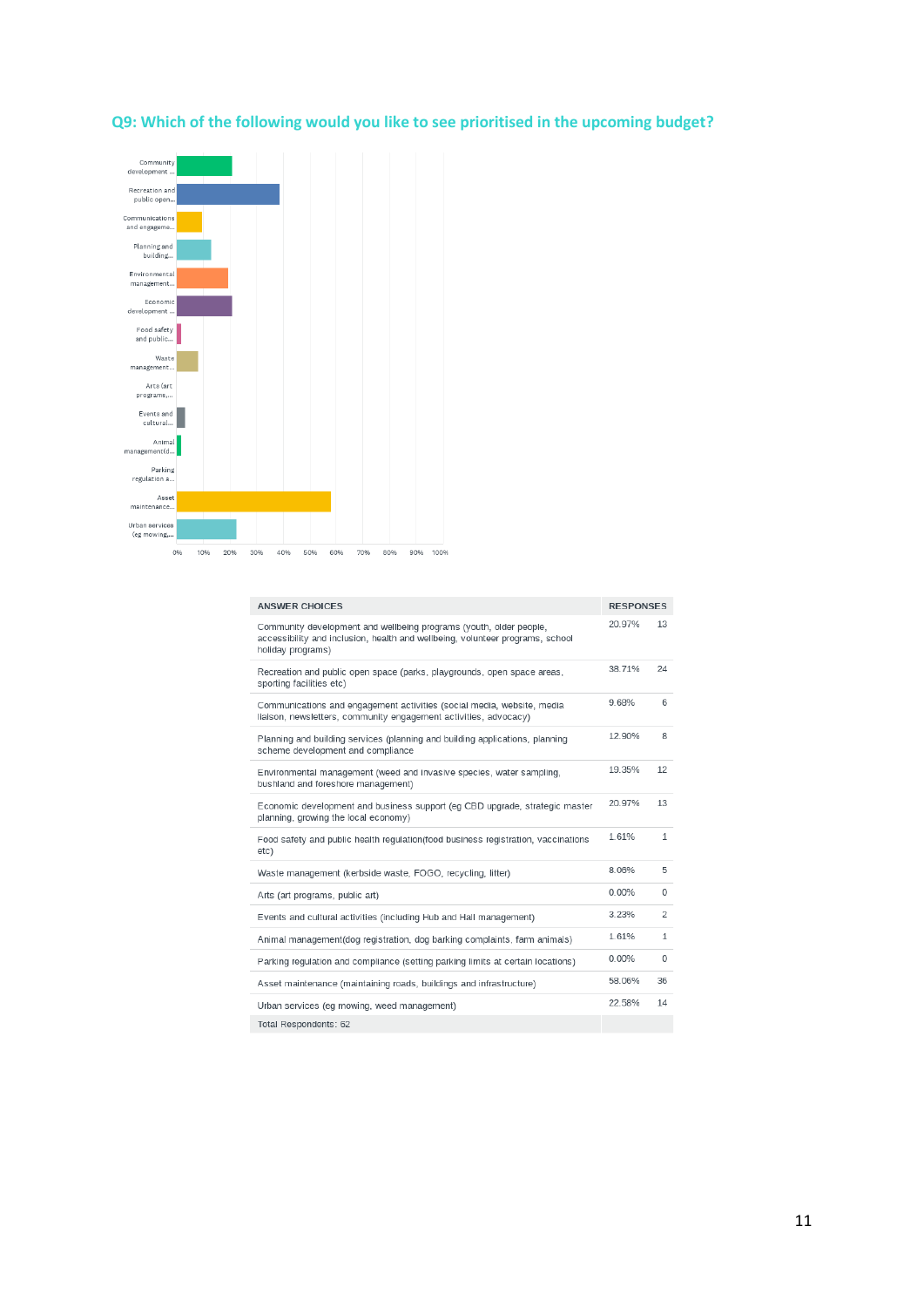### **Q10: What other capital works would you like to see prioritised?**

### **General**

- More cycling / walking tracks and infrastructure to support alternative transport, e.g. buses/ ferries. This would ultimately result in less \$\$ on roads and simultaneously benefit the environment. Need to think outside the box on this one…
- Start by fixing the atrocious roads in the region please
- Road works
- There is a lot of emphasis on spending in Kingston Blackmans bay . Need to look after some of the other areas better
- Maintenance of rural roads and ensuring adequate stormwater from gutters or lack of gutters
- As long as the infrastructure and drainage are working in the current projects floated
- Gravel Roads & roadside drainways & drainage need vast improvement in the rural outer areas. Doing this would improve the road conditions significantly especially after heavy rain events that are occurring far more often.
- Maintenance of roads and ditches in rural/suburban areas
- Look at feasibility of seal gravel roads to reduce ongoing high maintenance of resheeting
- More stormwater upgrades
- Spend more on infrastructure on areas outside of the Kingston/Blackmans Bay Area
- Stormwater upgrades
- How about going beyond the main Kingston centre!! Kingborough is much bigger than just that! Our roadsides need attention, especially roadside vegetation and drainage.
- adequate management of stormwater with respect to our changing climate
- inclusive access to beaches in the municipality.
- Active transport projects
- Bike lanes that aren't a hazard to rider or drivers, the times I've nearly been hit by cars avoiding bikes who are avoiding parked cars or debris I have lost count.
- A skatepark.
- Improved facilities for areas suffering the most financial hardship. Parks etc should be improved for those areas too. The council should try to make decisions based on fairness and need, not intense lobbying.
- More trails , linking existing ones where possible
- •

### **Specific**

- Shared pedestrian/cycle path on Channel Highway between Bunnings, Kingson Town, CBD. Provide a fast, accessible link between Huntingfield, Kingston Town and CBD.
- Would love to have not seen a million dollars spent on redeveloping a road to accommodate an extremely unpopular and poorly considered housing development in Blowhole Rd
- Safe bicycle paths and lanes e.g. in the Kingston CBD; linking existing bike/walking paths together e.g. new Spring Farm area across to Huntingfield safely; ensuring secure undercover bike parking is available in the Kingston CBD;
- Sealing of Gormley Drive
- You have no plans for Sandfly/Margate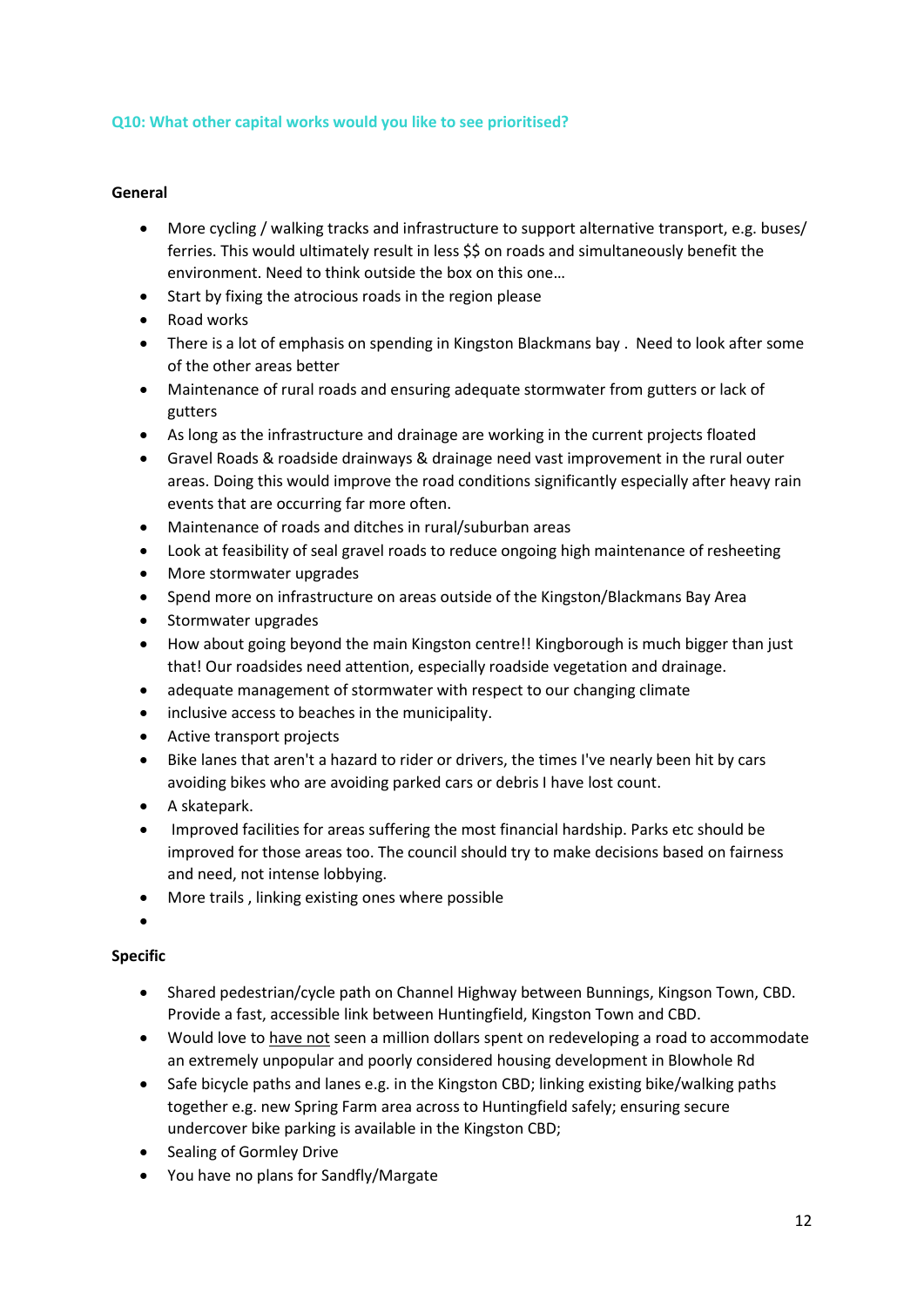- Dru point upgrade skate park
- Dru Point playground upgrade. We've been waiting for years for this. It was supposed to be done this year but there has been no mention of it since the budget consultation last year. Our teenagers have had all their equipment removed years ago and still no mention of replacement. Dru Point must be a priority. Stop prioritising new parks and other upgrades over this one.
- Funds to get the electricity poles out of the middle of the footpath in the middle of Margate Channel Hwy and also install a sheltered bus stop. It is not a very good place at all for elderly, disabled and people with young children/prams.
- Better vehicle access in/out of Huntingfield
- Fehres road Margate and other dirt roads that are being increasingly damaged by extreme weather
- Willowbend (summerleas) stormwater upgrade
- Golf course/Kingston beach walking path near the wetlands
- Firthside park upgrade.
- Free worker parking continued on skipper lane
- Proper drainage on Hillcrest and Sandfly roads
- Wide dual lane pedestrian pathway along Kingston beach foreshore, connecting to wetlands walk
- Margate centre
- Better stormwater at Leslie road and summerleas Junction
- Summerleas Rd stormwater upgrade
- Disappointed that the proposal for a swimming pool didn't get up.
- Improving track that goes from Channel Court to Summerleas Rd
- All the above are great, again we are growing. Still no plan for emergency services to be permanently positioned at Kingston.
- installation of flood management strategies rather than widening the Whitewater Track which gets washed away during floods
- Margate CBD planning and refresh of the main street
- Council employed arborist
- Implementing the recommendations of the investigation into the flooding of the Whitewater Creek catchment as development in the Spring farm catchment area will increase runoff from new dwellings and hard surface areas into Whitewater Creek
- Blowhole reconstruction
- Footpath and guttering improvements to the northern end of Roslyn Avenue. Mobility impaired residents cannot walk safely on the uneven, cracked surface of the footpath. Box gutters are too small to cope with significant rainfall.
- Spring Farm Link road to Kingborough Sports Precinct and Spring Farm / Whitewater playground
- skate park
- Tinderbox Road resealing
- The proposed multi-use North West Bay River track linking Longley to Margate. This track sounds absolutely brillaint. I strongly support it and feel it would add strong positive amenity to the area and support the well-being of the community.
- Balmoral Road Kingston Beach,
- Dru Point upgrade particularly teenager area.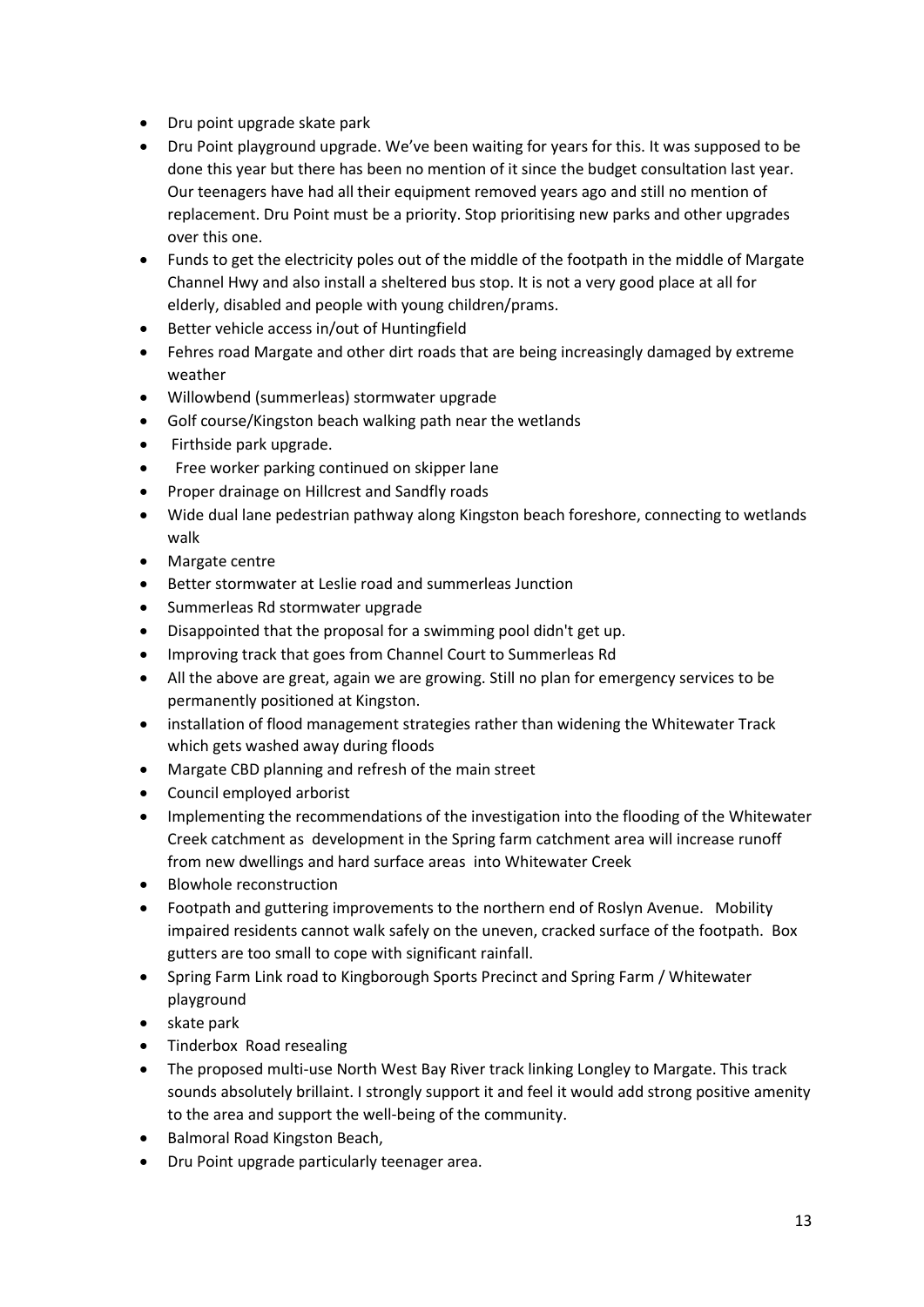- Cycling/shared paths in Blackmans Bay. Blackmans Bay has the second largest population in Kingborough, schools, childcare centres, numerous shops and other businesses, yet only gets \$30k for a shared path design? Yet the area from Spring Farm (which has a tiny population and no shops/schools etc) - Whitewater Creek - Twin Ovals area - Kingston gets a few million dollars spent on it (shared paths and underpass). That's in addition to the grants/loans/funds from land sales that are funding the new park and the redesign of Kingston centre. How is that right?
- Design and planning of footpaths/shared paths/park and ride/bus stops/pedestrian crossing or underpass etc in Margate centre before new shops etc are built.
- sealing of Proctors Road between the Lea and Southern Outlet underpass
- Not a priority per se, but long-term plans for an extension of the Kingston Beach boardwalk from the existing section at Beach Rd x Osborne Esplanade, all the way north to Osborne Esplanade x Balmoral Rd.
- I am not sure why so much is spent on Spring Farm (which is a brand new suburb that people recently chose to build in) - compare that to places like Margate or Snug which have significant and long standing issues and have had little investment for many years particularly on there main streets and surrounding areas. A visual refresh (new plants, seats, signs, paint, lighting and general improvements etc) of the main business Street of Margate would go a long way and not cost a significant amount. All Channel and Bruny residents and tourists have to travel through the Margate main Street which looks terrible. I realise this is not councils fault but Council can make a difference.
- Funds towards a feasibility study for the Algona Rd shared path, and some progress made with communication with the state government regarding this important active transport link. Also, progress with at least one of the Kingston to Margate shared paths. Funding should be made available for the paths which are of the highest priority (in terms of safety, congestion and potential user numbers). A lower priority path (eg Spring Farm) should not take priority just because it is easier and does not require collaborative working with the state government.
- Footpath/cycle way from Kingston Beach to Kingston Wetlands using part of the golf course land
- Park and ride
- Community work in the Channel
- Connect bike track from Kingston to Snug
- Bike lane Roselyn ave Rubbish traps for stormwater outlets on beaches
- Cancellation of the maryknoll estate returned back to the community for parkland and recreation - if this goes ahead our crime rate will go through the roof there will be rubbish everywhere and the local area will no longer be safe and enjoyable - it equals the destruction of our lifestyle - there are hundreds of examples of this please stop this development from going ahead - buy the land and give it to the residents of Kingborough
- restoration of footpaths on the northern side of Diamond drive
- Browns River Park upgraded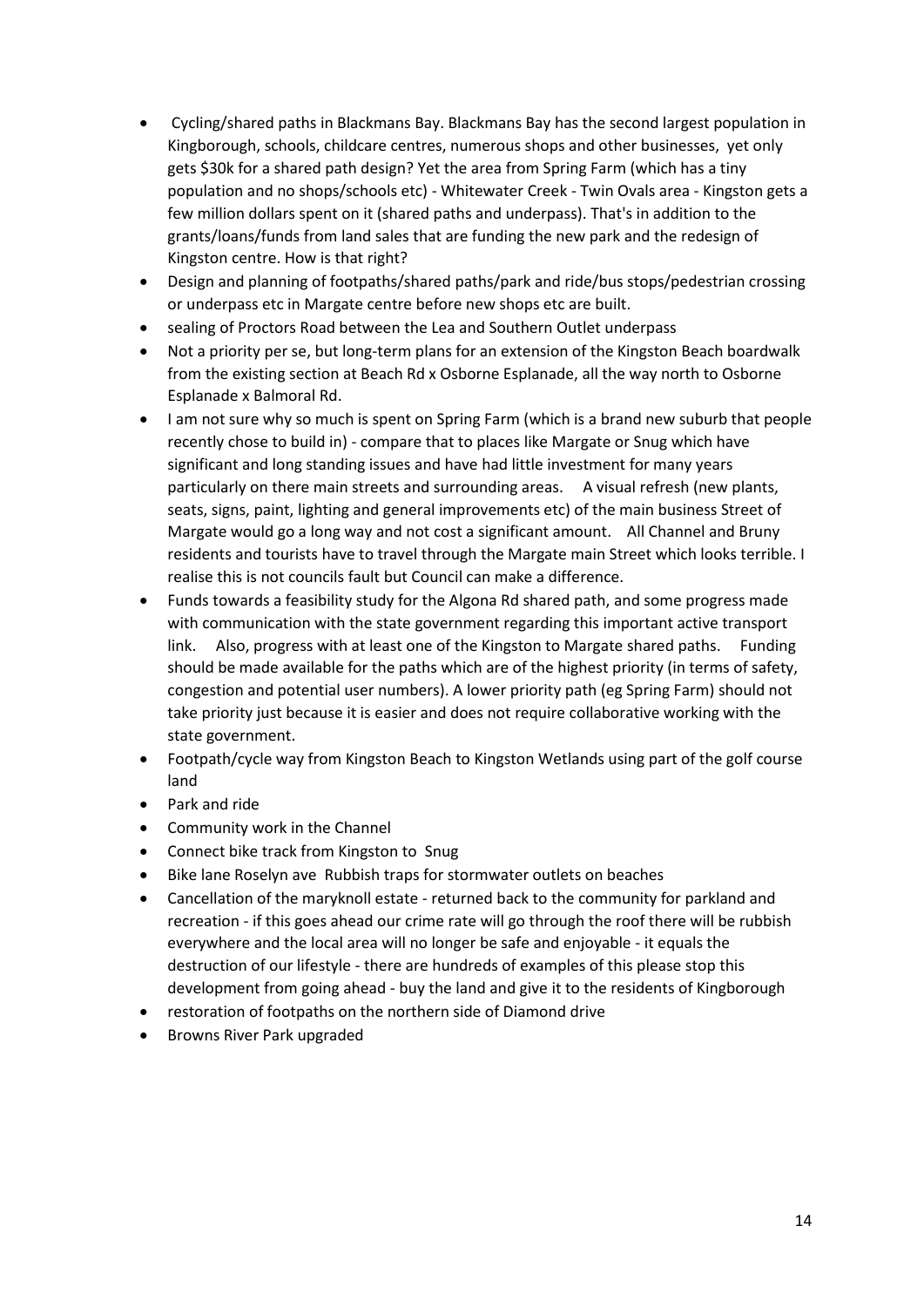

**Q11: Do you think the proposed increase of 2.8% for general rates is (about right, should be lower, should be higher)?**

### **Comments about the rates**

Considering that CPI is increasing, I don't think it is unreasonable that costs of council are increasing. Additionally the Kingborough Council is undertaking a substantial program of works to try to cater for the rapidly increasing population of the area. I think it is more important to improve communal services and resources, even if this means increasing rates, than to try (and fail) to keep ratepayers happy by artificially keeping rates at a lower level.

This value reflects the difficult financial position for both council and home owners. It is a balanced approach.

Cost of living is out of control, in the time I've owned my home rates have frequently increased

There are more and more homes being built , has this been included in the expected rise , has council imposed completion dates on buildings that would provide a forecast on rates to give a true reason for increase , subdivisions going in all over the place some have numerous vacant blocks sitting there for long periods creating fire hazards , places for people to dump rubbish and a visually untidy mess

It depends in each area. A lot of work and road maintenance happening in Kingston but the ones who live in Margate area see no change

Households are struggling with other expenses

The rates are high enough considering the level of wage increase is stagnant

The \$36 PA isn't a huge increase but I don't feel I get many improvements in my area given the total cost of rates. I receive no water, sewage or garbage collection, just a minimally maintained gravel road.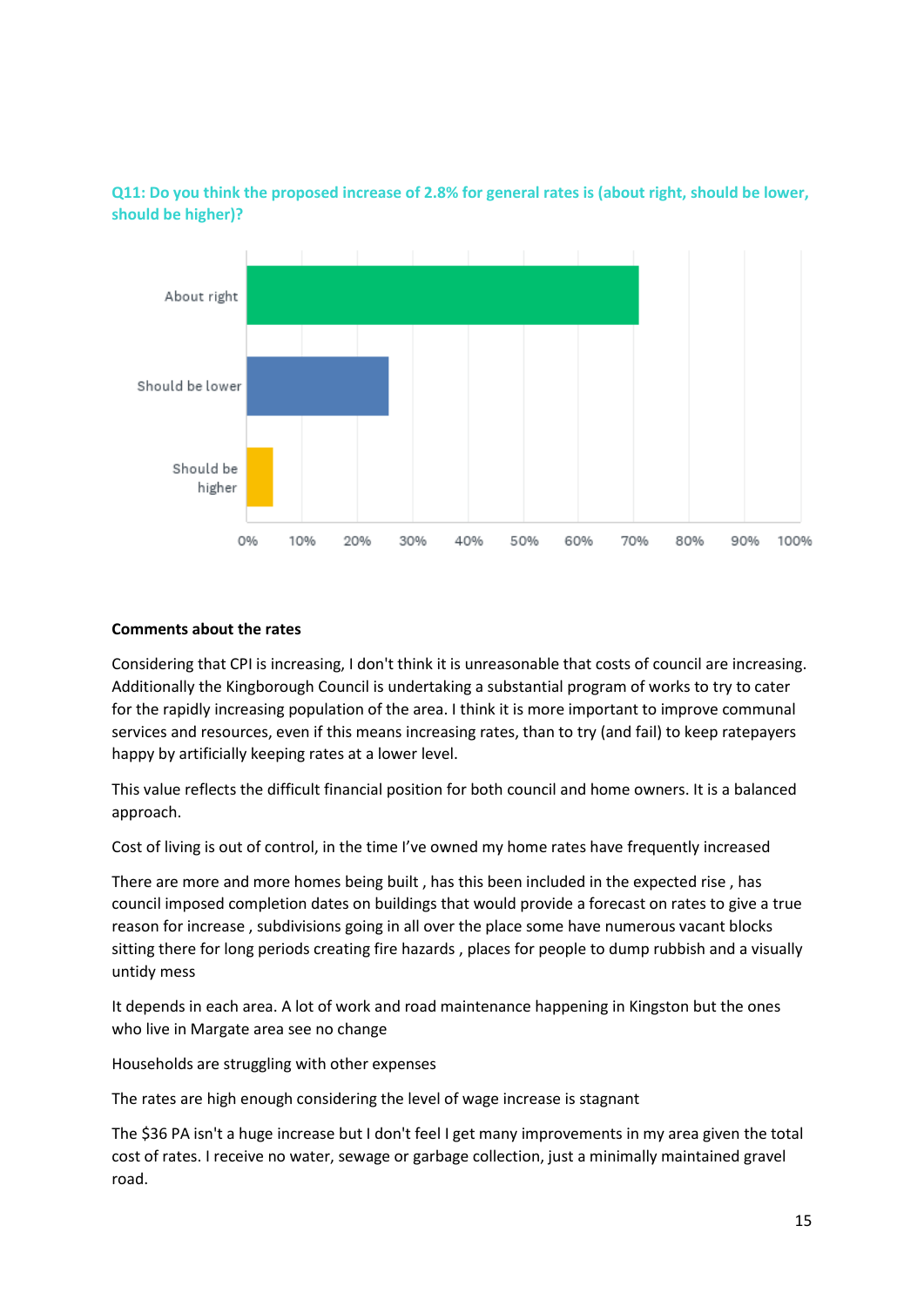All things are going up, even the same spending will cost more than it used to as CPI rises

If stormwater upgrade at Summerleas and Willowbend will occur in the near future (and not until another disaster will happen). No upgrade (or maintenance) has been done since the 2018 flooding. It happened again now 4 years later. I expect a s solution in the short term

Good balance for helping families/cost of living

If the council is spending more to upgrade facilities and infrastructure I'm happy to pay to the increase

Nothing gets done south of mitre 10

Have been expecting rates to rise with inflation pressures so 2.8% is not a huge burden

Too high already

Is in line with the average but we need to see return for the money we pay

With the cost of living skyrocketing, no! How about stop creating walking tracks and deal with our current issues like roads and drainage!

It's a fact that the cost of everything is rising. I don't mind paying a fair amount if the money is spent sensibly.

I understand why but we need to see what the additional is paying for

The cost of living and CPI have both increased so rates would be expected to as well

I think that you should manage your budget and not rely on excessively increasing rates to cover it, less of the "cherries on top" projects and concentrate on the basics

Increases in the payment to external agencies eg fire services and rising waste management costs will increase payments to be made by ratepayers above rate increases for Council purposes.

Too little information provided to make an informed assessment

This explanation of the rates increase is too simplistic and contains no comparisons to the previous year. Neither does it contain information relating to other charges. Last year the overall rates and charges revenue was shown in the budget papers as 7.26%. Council officers did not dispute this claim. CCI is only one factor to be taken into consideration. What about CPI or long-term CPI which has been 2.4% for the past 10 years? This year the cost of inflation will have an impact on the budgets of ratepayers and council alike. Some discussion of this factor and how it might impact other charges is warranted.

Sensible balance of ratepayers contributing to the increased running costs and Council findings savings to make up the remainder.

OK given inflation and cost of living expenses

If operational costs rise for Council the rates should rise accordingly otherwise it is not sustainable.

For someone on a part time wage it is one of the biggest yearly costs, it is now over 2k per year. That's quite a lot, I'm lucky to still be working but for pensioners & single income families it's really high. If it goes up higher I won't be able to stay here on retirement. At all.

Seems fair.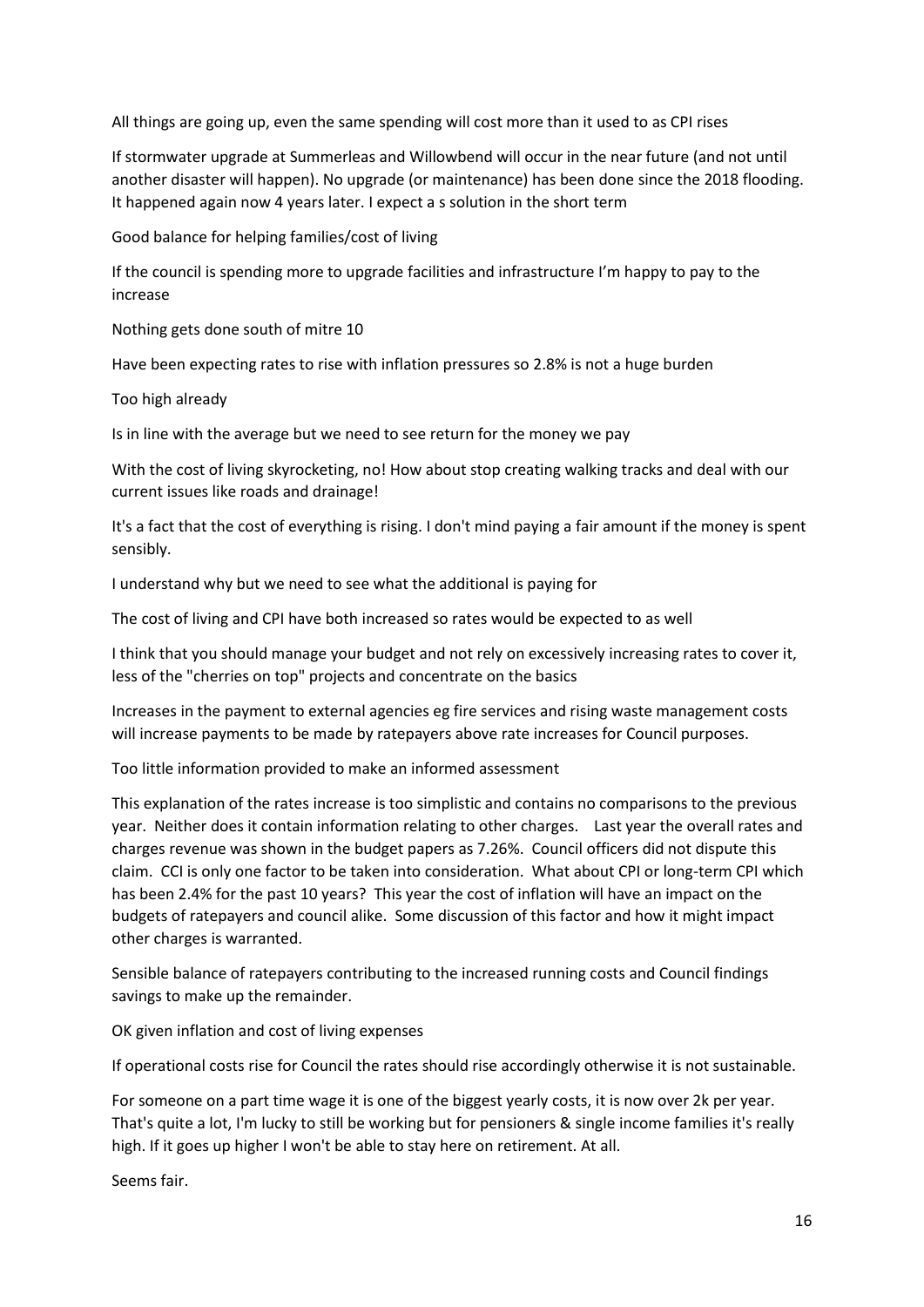It is showing good restraint. (would like more info on what makes up the Council cost Index of 4.06%)

I'd first note that I believe that revenue for Council services should be being raised from a better source than local rates - i.e. more equitable and efficient revenue and taxation options available to State and Commonwealth governments, with revenue provided to Councils by way of a grant. In lieu of this major change, however, I believe the rate rise proposed is appropriate. On face value, it demonstrates a commitment to not unduly increasing the already significant cost of living pressures currently being faced by residents, and hopefully takes advantage of reasonable interest rates to cover the shortfall in revenue with strategic debt holdings. To make any finalised rate increases more equitable, Council should consider its options with regard to variable rating on properties used for short stay accommodation.

Some households are vulnerable to cost of living increases so full 4.06% might be difficult. This seems reasonable.

I think Kingborough Rates are high enough

Seems fair and reasonable

### **Q12: Anything Else About the Budget**

Please consider the environment/ natural habitat throughout all works/ processes. E.g. tree removal by council should follow the same process that private landholders have to go through.

I think that the increasing population of Kingborough, particularly younger people and younger families, will encourage the 'revitalisation' and economic growth of the area. I think that Council should prioritise making Kingborough a safe place to live (for everyone - not just people in cars!) that has pleasant, environmentally friendly public areas and amenities.

Investing in Gormley Park is well needed and a sound investment for a site that is used so heavily for local sports.

The council rubbish bins at Margate Takeaway is an absolute disgrace !!!! There are not enough bins around the street especially in a reasonable radius around local takeaway stores

It's a huge area you are trying to cover maybe re look and spread out further I don't think you have covered very evenly.

Push for marina update so we can have a boat ride to city like eastern shore not Kingston let's boost Margate

We need more supporting information. I hope the \$1 million for Kingston Park isn't an additional and previously not budgeted for \$1 million. Is the \$300k for Silverwater Park in addition to the amount in last year's budget? Is the Dru Point allocation for this current year carried over?

The rate rise seems about right

Too much focus on recreation instead of infrastructure

Fairer spending of funds across all the districts, not just closer to the Kingston CBD areas.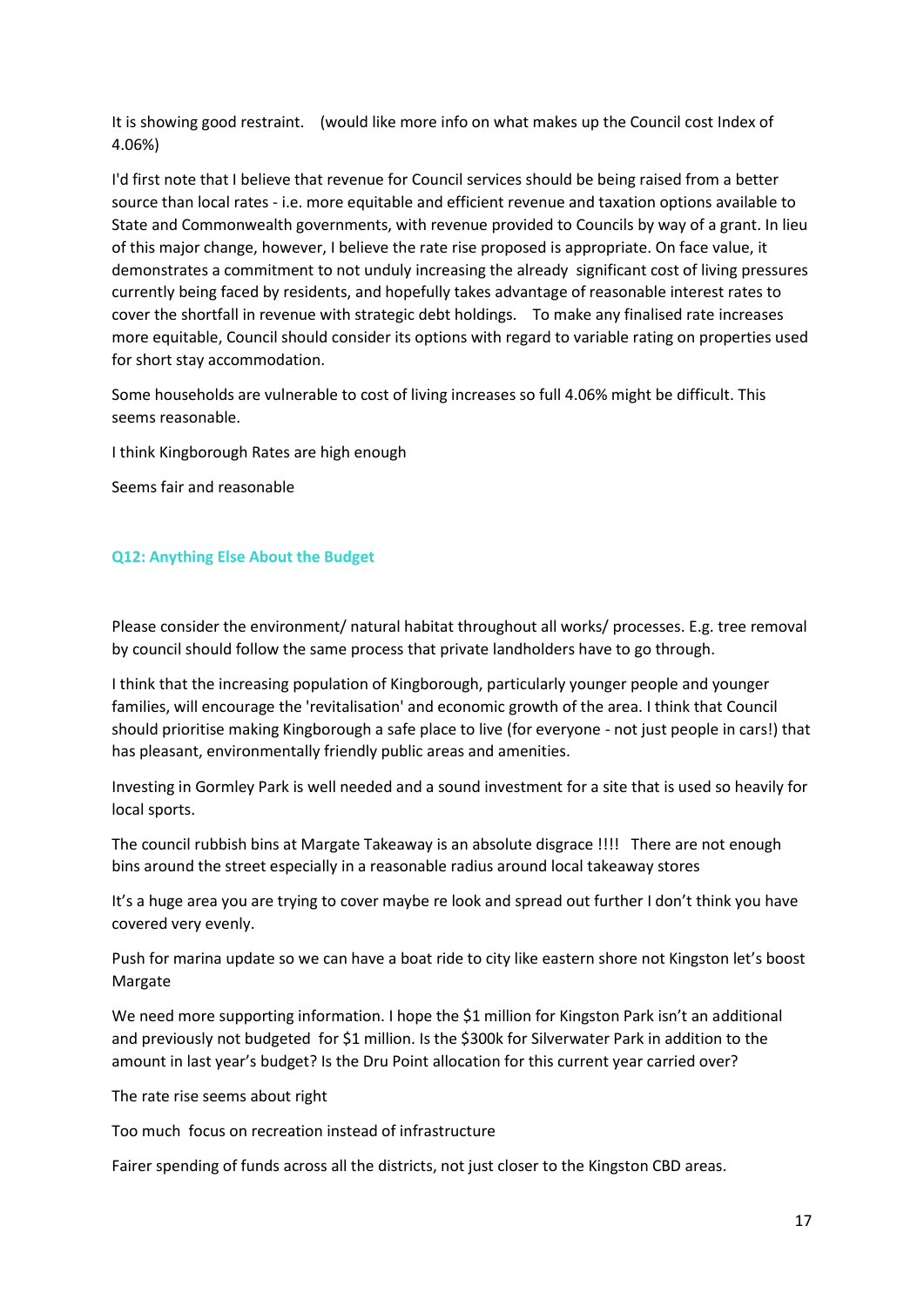I would I like to better understand the labour force strategy and what is being found to attract and retain good staff

Looks good overall but stormwater and traffic management are areas that need to be prioritised in a growing community

A bit more spent towards improving Information available to public via Council website. data available online should expand similar to the surrounding counterparts. Ex: Maps indicating Council's storm water network, public amenities,etc.

Please fix the drainage on Hillcrest road

More accessible footpaths for wheelchairs and prams

Another \$1m on Kingston Park? It is beginning to be a huge expenses on the ratepayers.

The stormwater is less than adequate to deal with the infrastructure that has been installed in the last decade

Stop wasting our rate payers money on things that not many people will use. Fix our current issues before creating new ones!

Pleased to see stormwater upgrades but the recent rain events has demonstrated that much of Kingborough's stormwater infrastructure is inadequate and poorly maintained in places.

You have top heavy staffing, you need more workers on the ground and fewer bureaucrats and paper shufflers and soft and fuzzy jobs

Auburn Rd upgrade is again overlooked.

Minor plant expenditure should include a spade and shovel to be used to clear vegetation from around traffic islands and similar road infrastructure work not capable of being done with a road sweeper. The draft document does not identify renewing road markings and centrelines.

More detail regarding why rates increases are 2.8%

Please include a more comprehensive explanation of rates increases and charges costs in next year's Draft Budget survey. Another suggestion for next year is to attach the whole Draft Budget document to council's website for the perusal of those ratepayers who are interested in the transparency of rates increases and charges costs.

I think Council have done a good job listening to the community in terms of projects and works that they'd like to see done. The budget also provides quite a good balance across several suburbs within Kingborough.

I cant see where any inclusion is occurring in these draft upgrades.

Looks good. Well done.

Think about middle/low income families too please. We still exist and don't want to be costed out of our own neighbourhoods. We're not all lawyers with richie husbands looking at a cosy goverment pension. I doubt I'll ever retire here though. Not the way it's going. I love this place, but it's too expensive now I'm on a very average wage and even that is too much. Everything gotta cost more and more every year. Build a solar/wind farm and give the area cheap power!

There is a lack of parking in the center of Kingston.